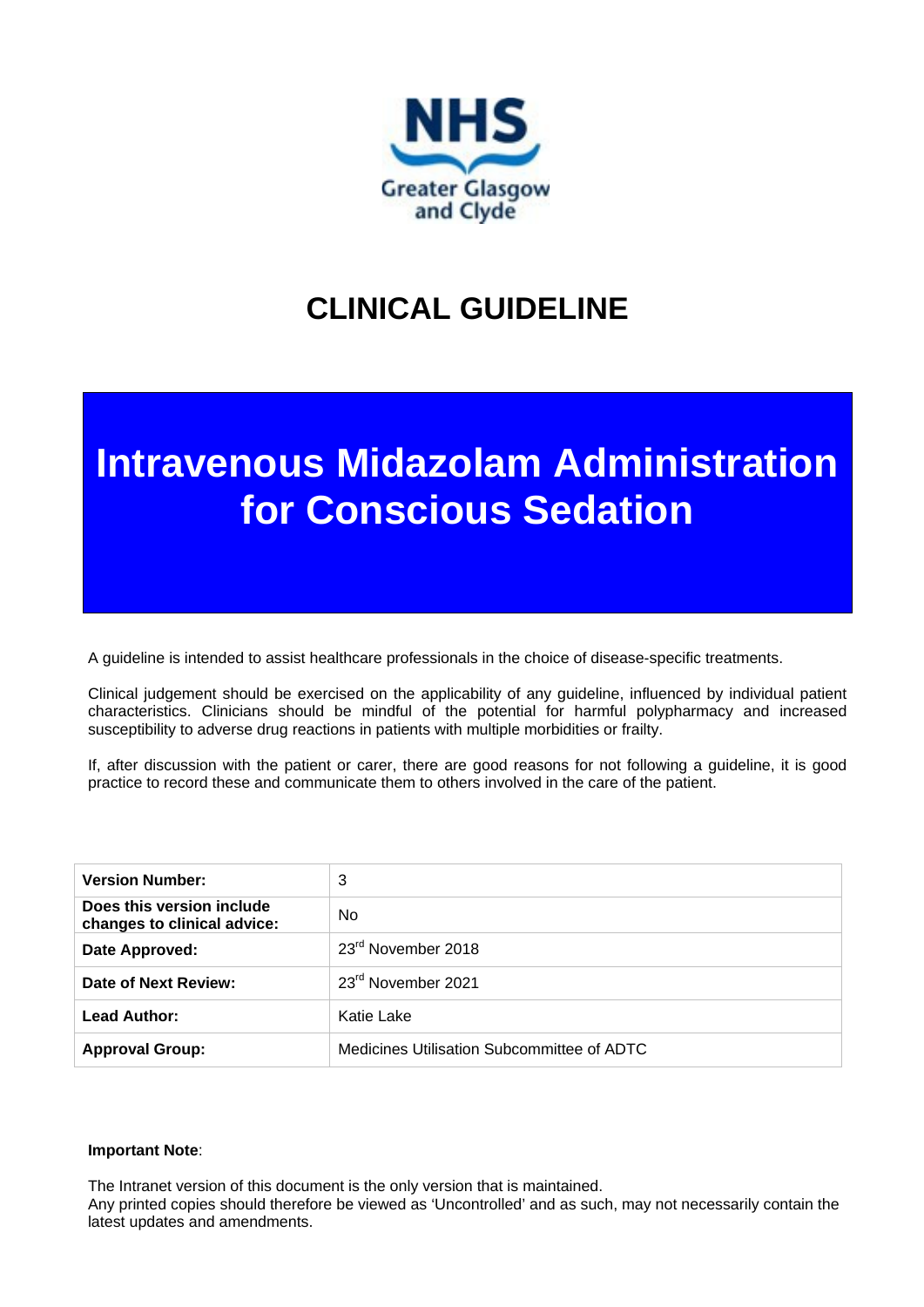#### **Guideline Summary**

**Background:** These guidelines were written in response to a Rapid Response Report from the NPSA in 2009 regarding the safe use of midazolam following a number of incidents with this drug.

**Staff:** Staff should be suitably trained in the administration of sedation including the required monitoring and resuscitation of the patient. They should only use sedative drugs that they are familiar with. It is recognised that they should be trained in at least Basic Life Support and higher levels of training are desirable. It is also recognised that administration of procedural sedation requires two trained personnel as a minimum.

**Patient Selection:** Patients should be assessed prior to receiving sedation with respect to comorbidities and concurrent medication to allow an informed decision about the safety of sedation. High risk cases may require the assistance of an anaesthetist. Appropriate fasting should be observed prior to elective cases. It is recognised that patients with an American Society of Anaesthetists (ASA) grading of three or greater should only be sedated in a hospital with immediate access to a cardiac arrest team/ anaesthetic support.

**Equipment:** Areas where sedation is administered should have the following equipment immediately to hand: a sufficient supply of oxygen, suction, facilities to hand ventilate the patient, emergency drugs including appropriate reversal agents, a defibrillator and appropriate airway adjuncts. Beds and trolleys must be capable of being tipped head down.

**Monitoring:** Appropriate monitoring facilities should be available when midazolam is administered. Pulse oximetry should always be used with Non Invasive Blood Pressure (NIBP) and ECG monitoring immediately available in hospital areas. These should be used as standard in high risk patients (ASA 3 and above). In areas only dealing with low risk patients (ASA 1 or 2) ECG monitoring may not be necessary. If capnography is available and suitable to the procedure, this should also be used. In any area, there should be a nominated member of staff to monitor and record the patient's physiological variables, including conscious level. If verbal contact is lost, then the patient needs a level of care equal to that of general anaesthesia and as such requires an anaesthetist to be called.

**Drugs and Dosing:** Staff should only use drugs with which they are familiar. A single agent will suffice in most cases. If an opioid is required for analgesia, it should be administered first before a lower dose of midazolam is given. Oxygen should always be available and will usually be indicated, but may not always be necessary and in some case may be detrimental e.g. patients with chronic respiratory disease and hypercapnia. Midazolam doses should reflect age, weight and comorbidities as per the manufacturer's recommendations. Reversal agents should **not** be used to hasten recovery to allow earlier discharge but should be available for emergency use. If a reversal agent is required, the patient should be monitored for at least 4 hours post reversal dose and a datix form should be completed for audit purposes. Agents such as propofol and ketamine should not be used for conscious sedation by anyone who has not had sufficient anaesthetic training and experience.

**Recovery and discharge:** Patient monitoring and oxygen therapy should continue during recovery with adequate staff present and resuscitation equipment available. If patients need airway support, are suffering from cardiovascular instability or are unable to communicate, they will need a one-to-one nursing ratio. Discharge criteria relating to their clinical condition and home circumstances should be met prior to discharge.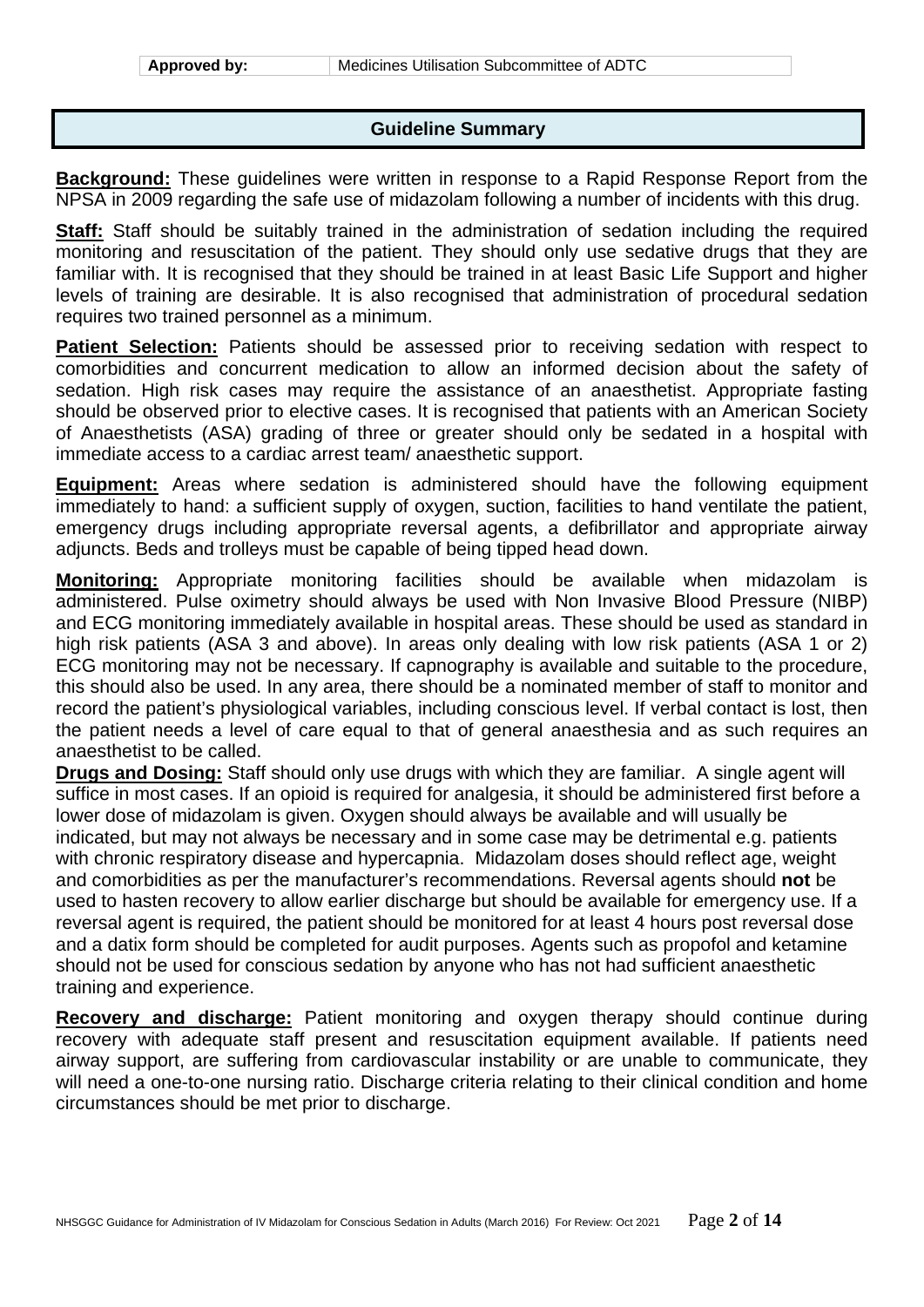#### **Background**

Midazolam is a sedative agent commonly used to alleviate anxiety and ensure patient comfort and cooperation during potentially uncomfortable procedures such as endoscopy and colonoscopy. The vast majority of time, midazolam is used safely and effectively, however, a National Patient Safety Agency (NPSA) Rapid Response Report in 2008 highlighted that 498 incidents had been reported to them over a four year period where an inappropriate dose had been administered to a patient<sup>1</sup>. Three deaths had occurred as a result of these errors. This echoed a National Confidential Enquiry into Patient Outcome and Death (NCEPOD) report in 2004 which suggested that 14% of the 1818 deaths related to GI endoscopy that had been reported to it had received inappropriate sedation<sup>2</sup>. Both these publications recommend that local guidelines should be developed to aid the safe use of sedation and of midazolam in particular.

These guidelines refer to the use of midazolam for *Conscious Sedation* which is defined as "a technique in which the use of a drug or drugs produces a state of depression of the central nervous system enabling treatment to be carried out, but during which **verbal contact with the patient is maintained throughout the period of sedation.** The drugs and techniques used to provide conscious sedation should carry a margin of safety, wide enough to render loss of consciousness unlikely". It is important to note that the end point is to maintain verbal contact with the patient. If this is lost, then the patient requires a level of care identical to that needed for general anaesthesia<sup>3</sup>. The use of alternative endpoints such as gag or eyelash reflexes is dangerous as these are signs of general anaesthesia, not sedation, and only serve to confuse the issue.

These guidelines have been developed by summarising the content of several national documents from a variety of specialties. Although there are many areas of agreement, there may be small differences in management between individual procedures and specialties. As such the reader is advised to use this document in combination with any relevant national guidance particular to their individual specialty or procedure. Examples of such guidance can be found in the references.

#### **These guidelines are not applicable for the use of midazolam for control of symptoms in palliative care patients – alternative guidelines are available for care of these patients.**

There are six main areas where recommendations are made: staff, patient selection, equipment, monitoring, drugs and dosing, and recovery and discharge

#### **Staff**

Staff involved in the administration or monitoring of patients receiving sedation should be knowledgeable of the pharmacology of the drugs that are administered, the dose, predicted onset time and time to peak effect of the drugs they administer and the potential for synergism between agents<sup>1-5</sup>. They should only use drugs with which they are familiar with. They should also be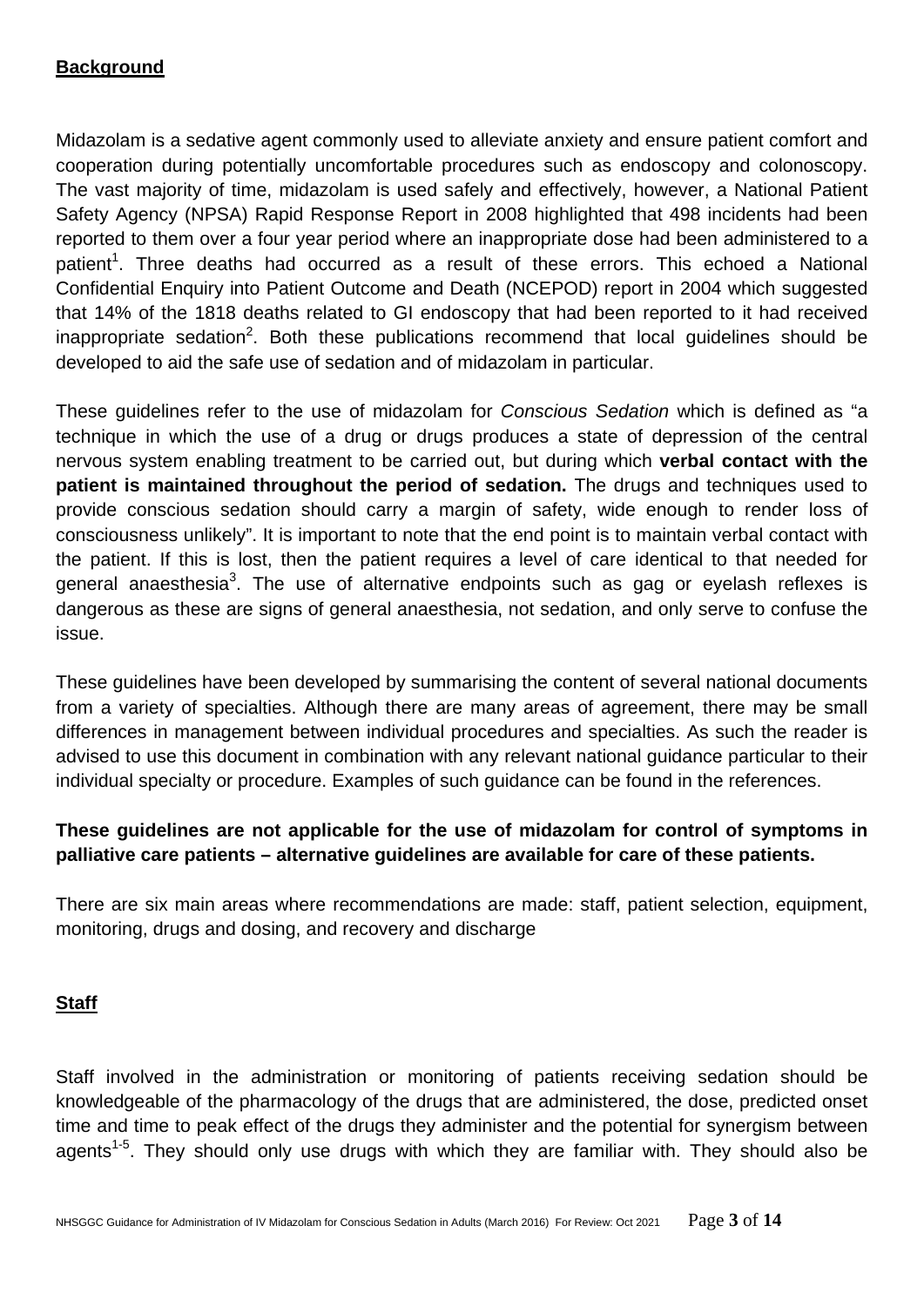appropriately trained in resuscitation<sup>4,5</sup>. In specialties with regular exposure to sedation, trainees should have sedation training monitored as part of their ongoing Annual Review of Competence Progression (ARCP). Career grade staff should be able to demonstrate continued experience in the practice of sedation and appropriate ongoing  $\text{CPD}^{3,4}$ .

**As a bare minimum, there must be two members of staff present whenever midazolam is**  administered. One of these must be at least Basic Life Support (BLS) certified<sup>3,4,5,6</sup>. with **Immediate or Advanced Life Support certification being highly desirable.**

This level of staffing is the minimum required for low risk procedures and patients. Higher levels of training/ staff numbers/ skill mix will be required if the patients receiving sedation are either acutely unwell (e.g. endoscopy for GI bleeding), suffer from chronic poor health (e.g. ASA 3 or above) or are undergoing higher complexity procedures. In these cases anaesthetic support should be requested before starting the procedure.

#### **Patient Selection**

Patients should be assessed prior to commencing sedation with regard to the following factors:

- Chronic health status especially cardiorespiratory disease,
- Age and body habitus,
- Relevant concurrent medication (such as opioids or other sedative agents).

These factors should be taken into account before deciding whether sedation will be safe in regard to the sedationist's experience, training and surroundings (e.g. community or hospital location), required monitoring, the initial dose of sedative agent (see recommendations on dosage). Patients should be graded according to the American Society of Anaesthesiologist (ASA) physical status classification system (see Appendix 1).

Specifically, the following conditions should alert the practitioner to a potentially hazardous procedure (see appendix 1 for scoring systems):

- Severe respiratory disease (MRC dyspnoea score 4 or more),
- Morbid obesity (BMI>35),
- Sleep Apnoea Syndrome,
- Severe cardiac disease (NYHA score 3 or more) or unstable angina
- Myasthenia Gravis
- Chronic Kidney Disease (CKD stage 4/5)
- Impaired hepatic function
- History of alcohol/ drug abuse
- Concomitant use of other CNS depressants including alcohol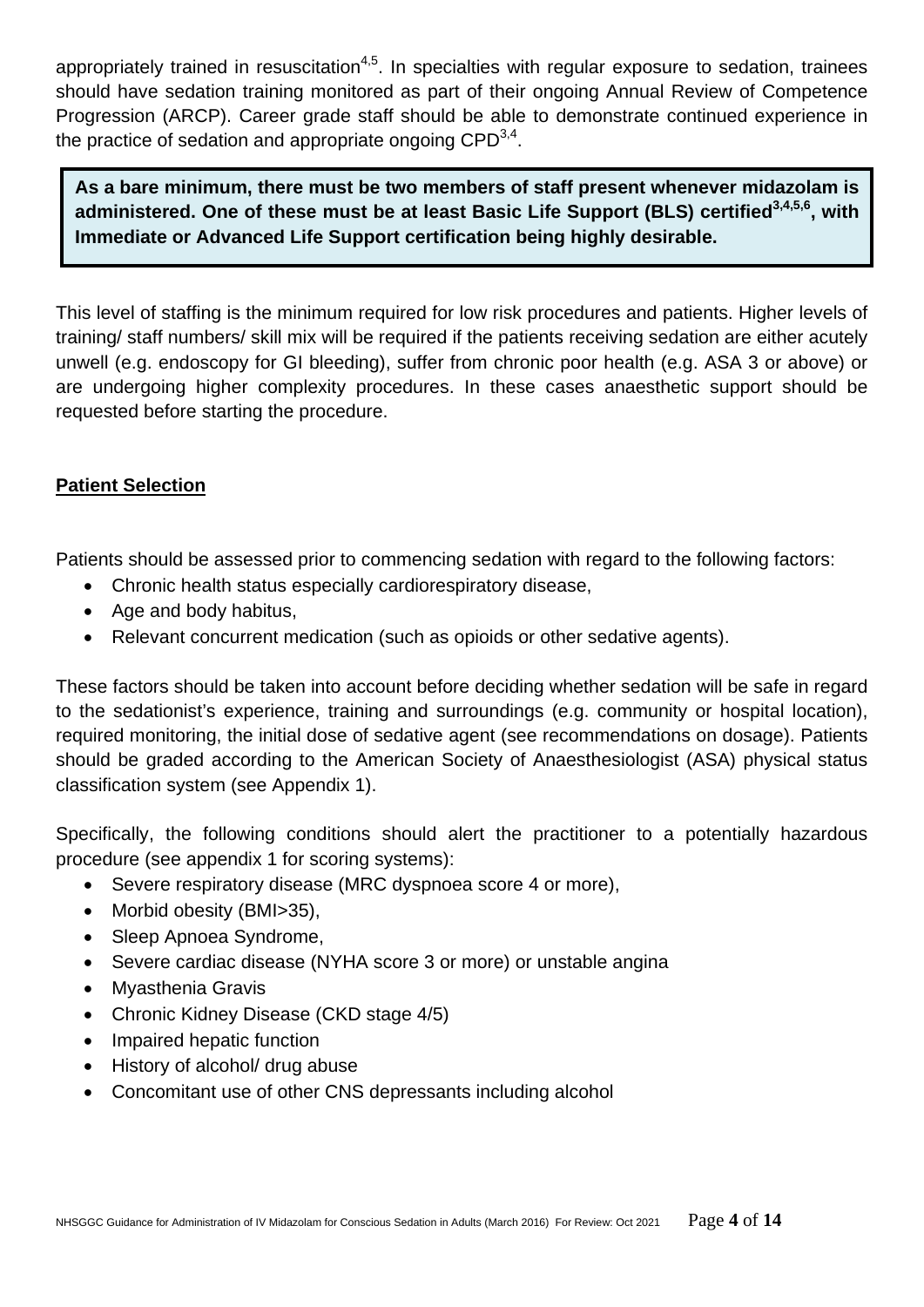Such patients may on occasion require the assistance of an appropriately trained anaesthetist and consideration should be given to this prior to embarking on the procedure.

Patients should also have a drug history assessed for potential interactions with their usual medication and to assess allergy status. There are a number of drugs which can affect the half-life and plasma concentration of midazolam. Certain antifungals, antibiotics, anticonvulsants, antivirals, antiemetics, calcium channel blockers, statins and herbal medicines have all been implicated in altering the pharmacokinetics of midazolam though this list is not exhaustive. The British National Formulary (BNF) and the manufacturer's data sheet should therefore be consulted for an up to date list of potential interactions.

**Please note**: In an overdose situation, an increase in the terminal half-life of midazolam (due to an interacting drug) may alter the efficacy of flumazenil and necessitate extended monitoring.

In some circumstances, local anaesthetic techniques may obviate the need for sedation and this should always be considered prior to embarking on a sedative technique. If both local anaesthetic and sedation are used, caution should be exercised and a smaller sedative dose considered.

All elective patients should observe standard fasting guidelines as appropriate to the relevant specialties national guidance prior to sedation (see Appendix 2). If there are no guidelines for the practitioners specialty, fasting should be as per the Association of Anaesthetists of Great Britain and Ireland recommendations (no solid food, milk or carbonated drinks for six hours preoperatively and no clear fluids for two hours preoperatively). These guidelines should only be deviated from after the relative risks and benefits have been considered – e.g. endoscopy for ongoing haemorrhage.

ASA 3 or above patients should only be sedated in a hospital environment<sup>4</sup>, which has **immediate access to a cardiac arrest team or anaesthetic medical support, by an experienced practitioner.**

#### **Equipment**

Sedation should only be administered in an environment with suitable resuscitation facilities including:

- a sufficient supply of oxygen, suction
- facilities to hand ventilate patients (e.g. self-inflating bag and suitable face masks),
- emergency drugs including:
	- flumazenil (*Anexate®*)
	- naloxone (*Narcan®*) if opioids are to be used,
	- $\triangleright$  resuscitation drugs (such as adrenaline and atropine)
- a defibrillator
- appropriate airway adjuncts relevant to the skills available such as oral and nasal airways, laryngeal mask airways, and endotracheal tubes and laryngoscopes if a relevantly trained practitioner is available
- beds and trolleys should only be used if they can be tipped head down  $3,4,5$ .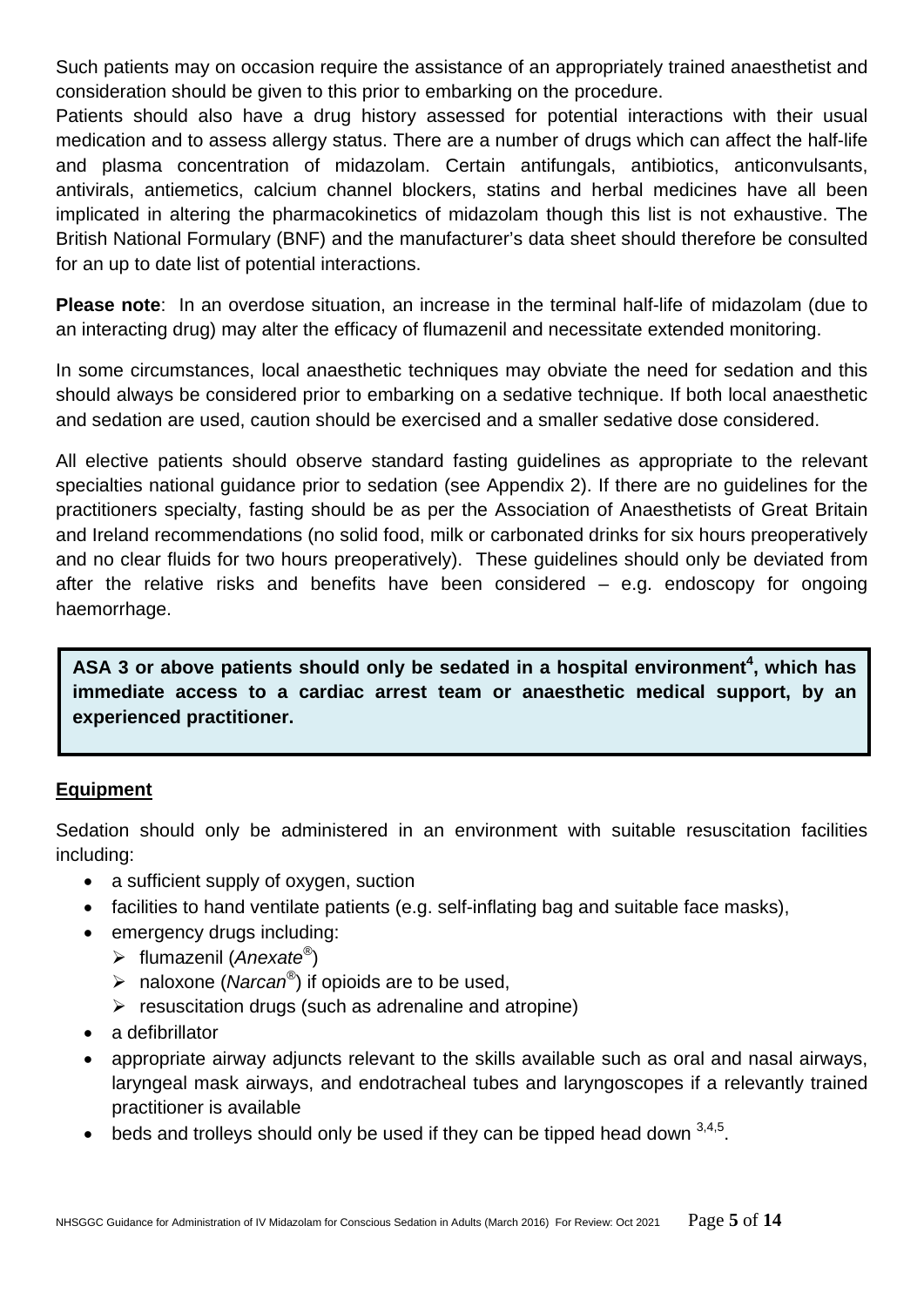In ward areas, it would be more suitable to use designated treatment rooms rather than the bedside to perform procedures to allow sufficient room for monitoring equipment and additional staff.

#### **Monitoring**

Midazolam should never be administered without adequate patient monitoring facilities. Pulse oximetry should be used in every patient receiving sedation, with automated non-invasive blood pressure (NIBP) monitoring and ECG monitoring immediately available in hospital environments. If capnography monitoring is available and appropriate to be used in the procedure, its use is advised<sup>3</sup>. ECG and blood pressure monitoring should be used as standard in high risk patients<sup>3,4,5</sup>, and would be advisable as routine. An exception to this is areas where midazolam is administered to carefully selected ASA 1 and 2 patients only, such where only pulse oximetry and NIBP monitoring is considered necessary<sup>7</sup>. This monitoring should be continued during recovery until discharge criteria have been met. There should be a nominated member of staff to monitor and record the patient's conscious level, respiratory rate and measured variables $^{2,3,4,6}$ .

**Verbal contact should be possible throughout the procedure. If this is lost and the patient only responds to stimuli such as pain, eyelash reflex or the gag reflex, then this is now commensurate with a general anaesthetic and requires the presence of an anaesthetist3,4,5.**

The AVPU score is a useful guide in this regard, with a target of keeping patients conscious level either "A" or "V" *(appendix 1)*.

**Full monitoring should be immediately available in every area where intravenous sedation is administered.**

#### **Drugs and dosing**

Clinicians should only use drugs with which they are familiar and have been trained in the administration of<sup>4,5</sup>. In most cases, a single agent will be sufficient and is far safer than using a combined technique of a sedative agent with an opioid as these drugs often display synergistic effects<sup>3,5</sup>. If pain is an issue, then the opioid should be administered first and given time to take effect before a lower dose of a sedative agent is administered. Intravenous access must be secured throughout the procedure. Doses of drugs should be reduced in the elderly and those with significant co-morbidities.

Patients should have a drug history assessed for potential interactions with their usual medication and to assess allergy status. There are a number of drugs which can affect the half-life and plasma concentration of midazolam. Certain antifungals, antibiotics, anticonvulsants, antivirals, antiemetics, calcium channel blockers, statins and herbal medicines have all been implicated in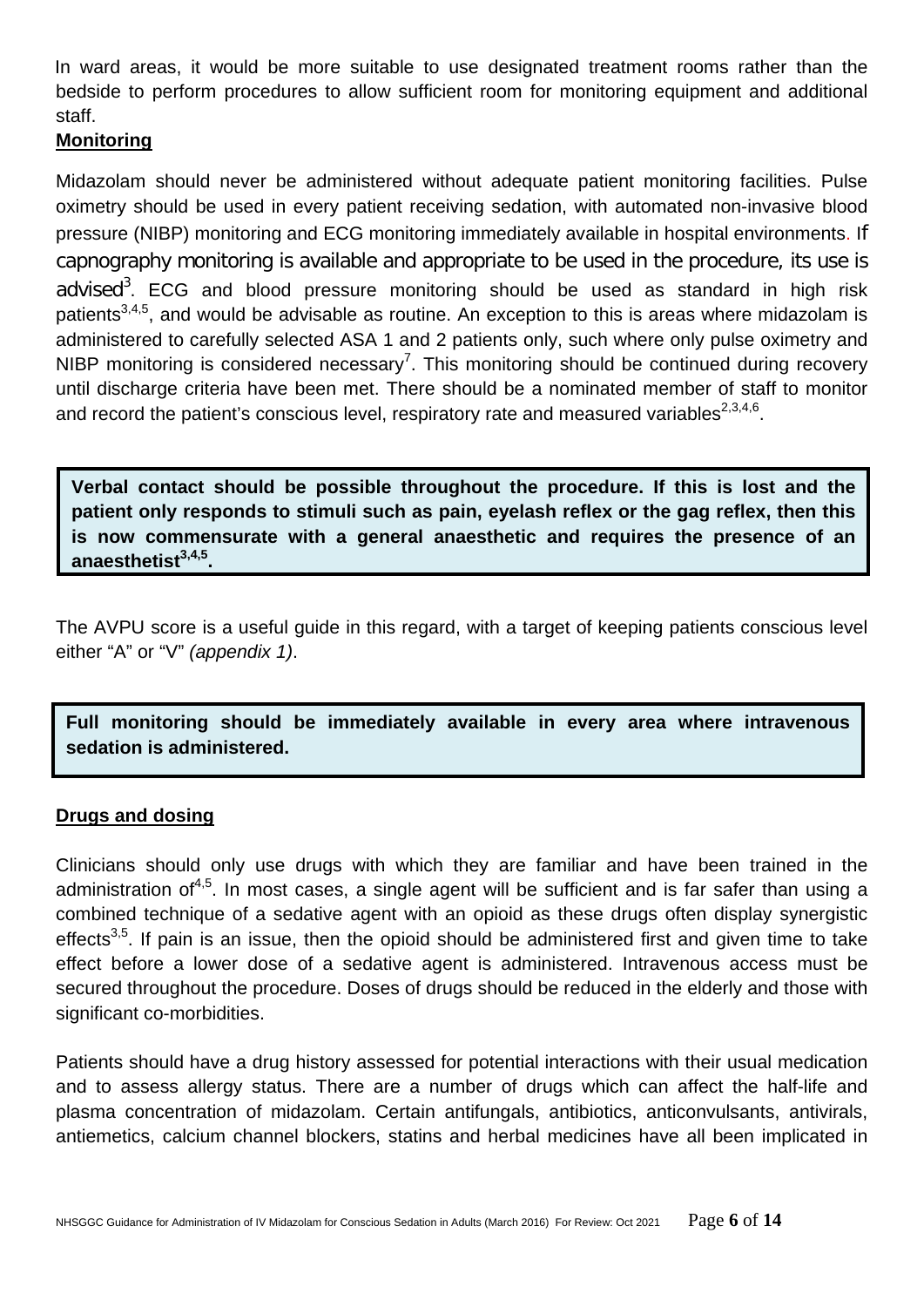altering the pharmacokinetics of midazolam though this list is not exhaustive. The British National Formulary (BNF) and the manufacturer's data sheet should therefore be consulted for an up to date list of potential interactions.

#### **Oxygen**

immediately to hand if not being used electively  $3,4,5,6$ . **All hospital patients receiving sedation should be assessed for the need for oxygen therapy. In the vast majority of cases the use of oxygen is safe and should be considered as a default position, but in some cases it may not be necessary or even detrimental to the patient (e.g. Chronic Respiratory Disease with raised CO2 on blood gases). Pulse oximetry should be used in all cases and oxygen therapy should be** 

#### **Midazolam (Intravenous)**

Dosage should be determined on a mg/kg basis as detailed in the following table<sup>8</sup> and in the flowchart in appendix 4. Doses should be determined on *ideal* body weight, **unless this is higher than actual body weight in which case actual body weight should be used**. (To determine ideal body weight, please refer to the table in Appendix 3).

| <b>Dose</b>                   | Healthy adults under 60<br>years old | Adults over 60 years old/<br>significant comorbidities |
|-------------------------------|--------------------------------------|--------------------------------------------------------|
| Initial dose                  | $0.03 - 0.035$ mg/kg                 | 0.007-0.015mg/kg                                       |
| Subsequent titration<br>doses | $0.015$ mg/kg                        | 0.007-0.015mg/kg                                       |

#### **NOTE**: Doses should be determined on *ideal* body weight **unless this is higher than actual body weight in which case actual body weight should be used**

A small starting dose as described in the table should be given (e.g. 0.5-1mg for a 70 kg adult over the age of 60) and further doses titrated up after allowing the initial dose to take effect. It should not be given at a rate faster than 1mg/ 30 secs and it should be remembered that midazolam takes 1-2 minutes to begin to work with its peak effect seen at 5-10 minutes<sup>1</sup>. The minimum effective dose should be given. A usual total dose range should be 2.5-5mg midazolam for young, healthy patients (with doses up to 7.5 mg being necessary on rare occasions) and of 1- 3.5mg in the elderly<sup>8</sup> or in those with significant comorbidities. Doses above this range are outwith the usual standard doses recommended in the BNF.

**Only the 1mg/ml strength of midazolam injection should be used for conscious sedation.** A 10mg/2 ml injection also exists for use in palliative care and practitioners should ensure they are using the correct strength for their purposes.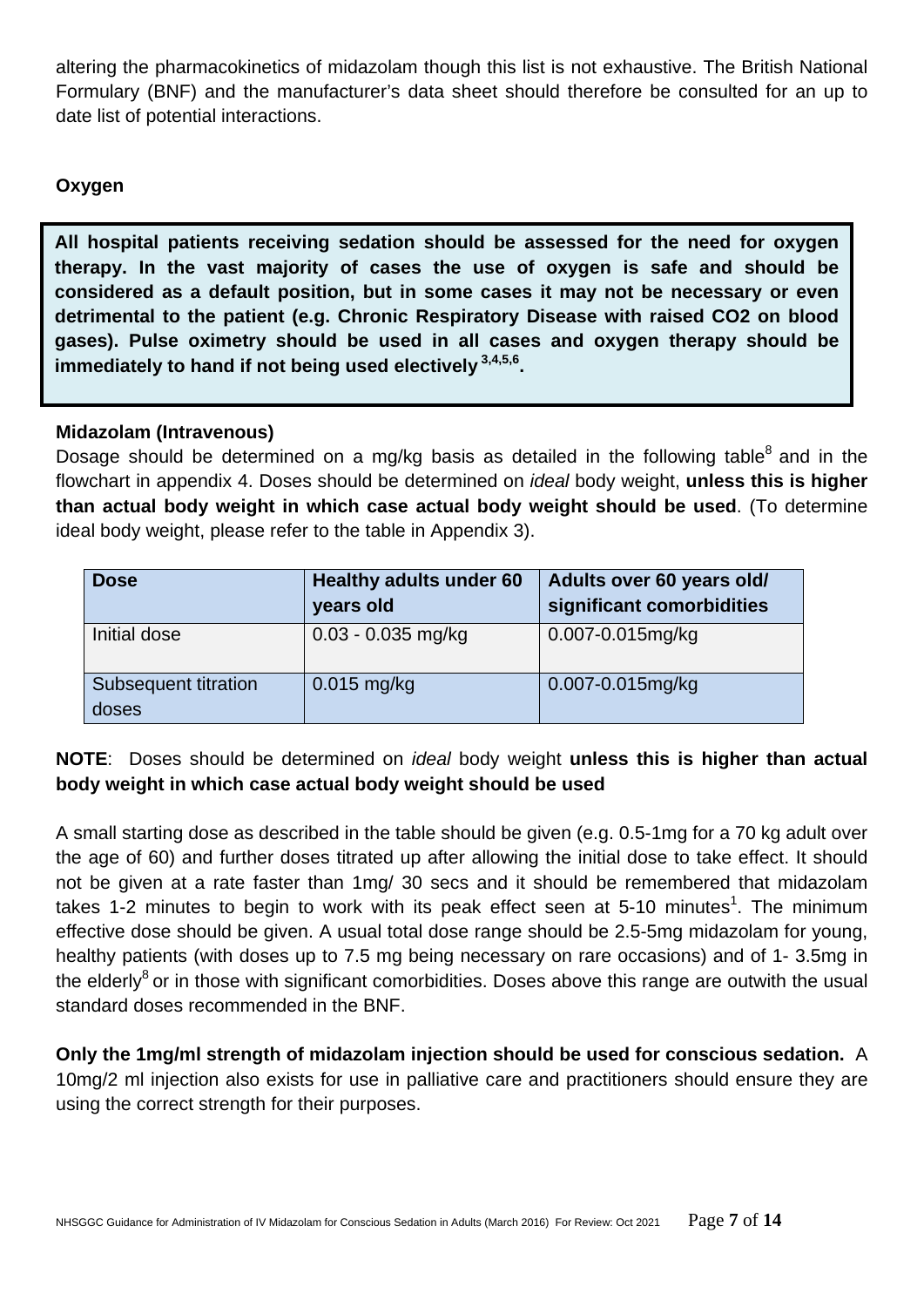Midazolam overdose may be treated with flumazenil (*Anexate®*) with an initial bolus dose of 200 micrograms, with repeated doses of 100 micrograms at one minute intervals until a suitable response has occurred<sup>9</sup>. It should be noted, however, that flumazenil has an elimination half life of 40-80 minutes compared to midazolam's half life of 90-150 minutes which may result in the patient becoming re-sedated after the flumazenil has worn off. This is especially important in the elderly where the half life of midazolam can be prolonged fourfold, whereas flumazenil's remains unchanged<sup>1</sup>.

As flumazenil can precipitate seizures, caution should be exercised in patients with the following<sup>9</sup>

- Epilepsy
- A medical condition known to lower the seizure threshold (e.g. intracranial space occupying lesion)
- Chronic use of a benzodiazepine

**Flumazenil should never be used "routinely" to allow quicker recovery from a deeper level of sedation, or to hasten a patient's discharge home. If flumazenil is used, patients should be monitored for at least four hours to ensure the effects of midazolam have worn off.**

**The use of flumazenil when midazolam has been used for conscious sedation should be reported via the Datix reporting system for ongoing learning and audit purposes and any other local reporting systems.**

#### **Opioids**

Morphine, pethidine and fentanyl have all been used to relieve painful aspects of procedures. All these drugs will increase the risk of respiratory depression with midazolam. It takes approximately 10 minutes for pethidine and 30 minutes for morphine to reach peak effect<sup>10</sup> and so unless a sufficient time is left before midazolam is administered, overdose can occur. Fentanyl is more rapidly acting with its peak effect being reached in approximately 2 minutes<sup>10</sup>. However, it is extremely potent and there is a significant risk of respiratory depression when used in conjunction with midazolam. All of these agents should only be used with midazolam in experienced hands in a well monitored and controlled environment.

Opioid overdose can be treated with naloxone (*Narcan®)*, 100-200 micrograms followed by a further 100 micrograms every 2 minutes<sup>11</sup>. In keeping with flumazenil, naloxone's duration of action (approximately 20mins) is significantly shorter than the corresponding duration of action for the opioids discussed above (approximately 30 minutes for fentanyl, and 240 minutes for morphine and pethidine<sup>10</sup>)

**If either flumazenil or naloxone is used to treat an overly sedated patient, the patient should remain in hospital for at least four hours after the administration to ensure the sedative or analgesic agent has worn off.**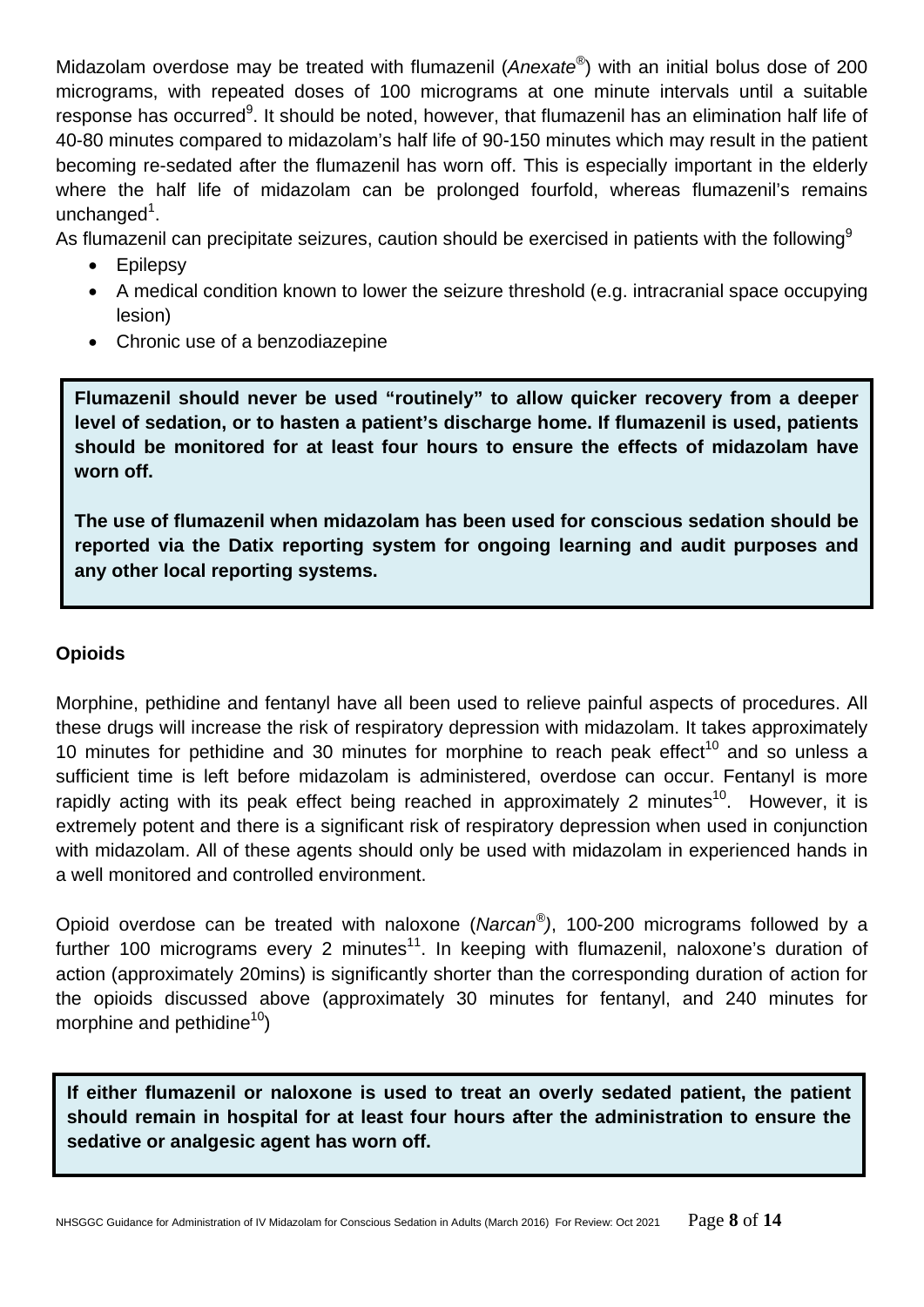#### **Other agents**

**k** these guidelines. **Agents such as ketamine and propofol should not be used for conscious sedation by anyone without sufficient anaesthetic training and experience3,5. These drugs are anaesthetic agents with a narrow therapeutic index and their use is outwith the scope of** 

Monitoring and oxygen therapy (if required) should be continued during the recovery period<sup>5</sup>. There should be adequate staff to monitor patients during this time and access to resuscitation equipment.

**If a patient needs airway support, is cardiovascularly unstable or is unable to**  communicate, they should be nursed on a one to one ratio<sup>1,2</sup>.

It should be noted that a patient's conscious level may deepen once an uncomfortable stimulus is removed and respiratory depression may only be apparent during this time.

Patients should only be discharged once the following criteria have been met:

- Are conscious and orientated,
- Are cardiovascularly stable
- Are able to eat and drink
- Will be accompanied by a responsible adult who will remain with them for at least 12 hours
- Are given clear written instructions on whom to contact in case of complications
- Are advised not to drive, sign legal documents, operate machinery or consume alcohol for 24 hours following administration of sedative drugs<sup>5,6</sup>.

#### **References**

- 1. National Patient Safety Agency. *"Reducing Risk of Overdose with Midazolam Injection in Adults"*  NPSA/2008/RRR011. December 2008 Available from <http://www.nrls.npsa.nhs.uk/resources/type/alerts/?entryid45=59896>
- 2. NCEPOD. *"Scoping our Practice"*2004. Available from [www.ncepod.org.uk](http://www.ncepod.org.uk/)
- 3. Academy of Medical Royal Colleges "*Safe Sedation Practice for Healthcare Procedures: Standards and Guidance"*, [www.aomrc.org.uk](http://www.aomrc.org.uk/) October 2013
- 4. Intercollegiate Advisory Committee for Sedation in Dentistry. *"Standards for Conscious Sedation in the Provision of Dental Care"* 2015
- 5. British Society of Gastroenterology Endoscopy Section Committee Working Party. *"Recommendations for Standards of Sedation and Patient Monitoring during Gastrointestinal Endoscopy"*. September 2003
- *6.* Royal College of Radiologists. "*Safe Sedation, Analgesia and Anaesthesia within the Radiology Department"*  2003
- *7.* Scottish Dental Clinical Effectiveness Programme. *"Conscious Sedation in Dentistry"* 2006
- 8. Roche Pharmaceuticals. Summary of product characteristics, *Hypnovel 10mg/2ml.* 5th March 2008.
- **9.** Roche Pharmaceuticals. Summary of Product Characteristics, Anexate 0.1mg/ml. 15<sup>th</sup> June 2011
- 10. Sasada & Smith. *"Drugs in Anaesthesia and Intensive Care"*, 2<sup>nd</sup> Edition Oxford University Press 1997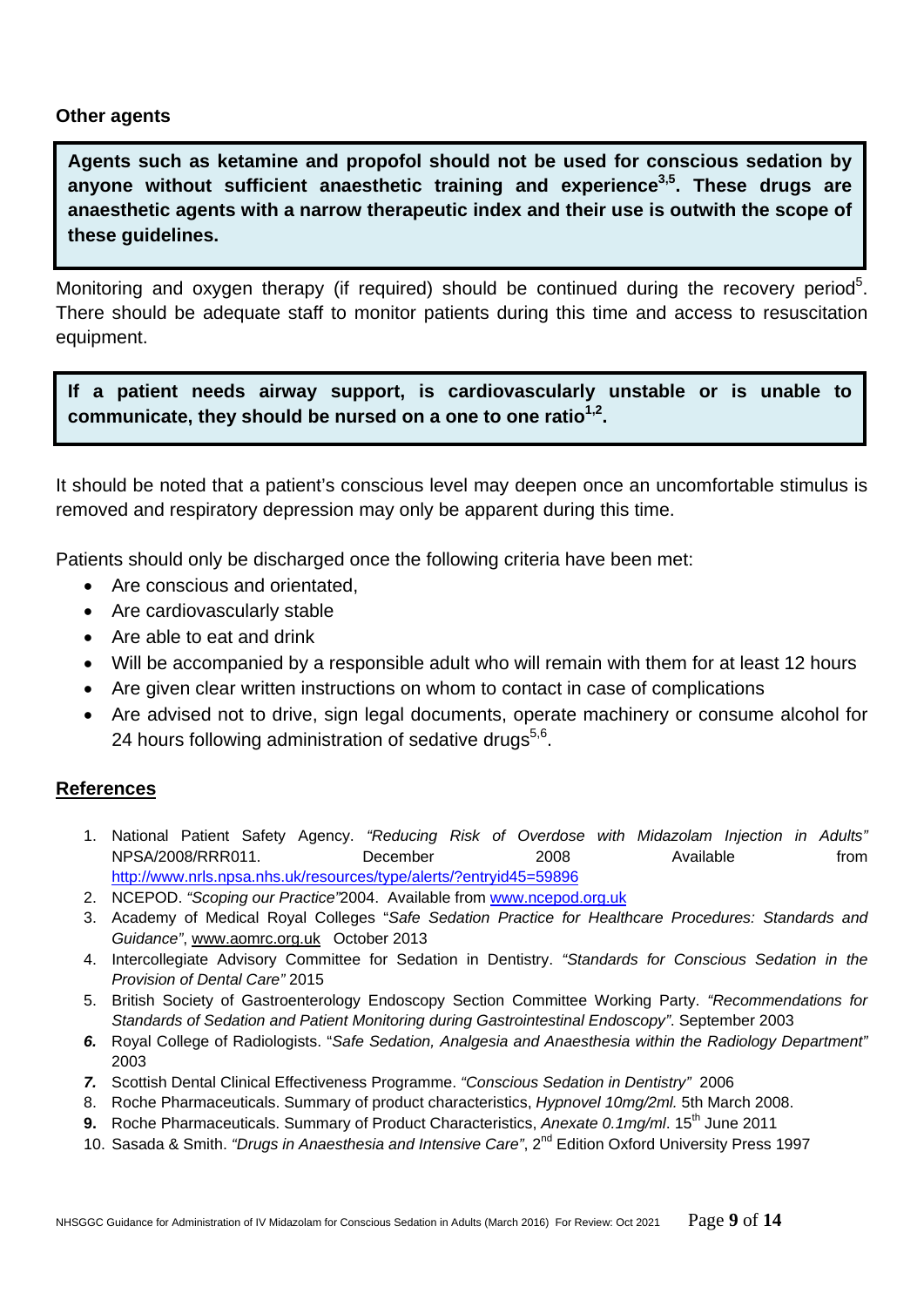11. Hameln Pharmaceuticals. Summary of Product Characteristics, *Naloxone 400mcg/ml*. 15th June 2008

#### **Additional resources**

RCOA. "Guidance on Provision of Anaesthetic Services, Chapter 19 Guidance on Provision of Sedation Services" 2016 www.rcoa.ac.uk/system/files/GPAS-2016-19-SEDATION.pdf Du rand IA et al: "British Thoracic Society Guideline for Diagnostic Flexible Bronchoscopy in Adults"; *Thorax*  2013;**68**: i1-i44

## **Appendix 1: Scoring systems used in the guidelines**

#### 1. **American Society of Anaesthesiologists Physical Status Classification System**

| <b>Grade</b>   | <b>Description</b>                                                                                       | <b>Example</b>                                                                                                |  |
|----------------|----------------------------------------------------------------------------------------------------------|---------------------------------------------------------------------------------------------------------------|--|
|                | A normal healthy patient                                                                                 | No comorbidities                                                                                              |  |
| $\overline{2}$ | A patient with mild systemic disease                                                                     | Well<br>controlled<br>asthma;<br>controlled<br>hypertension                                                   |  |
| 3              | A patient with severe systemic disease                                                                   | Poorly controlled asthma; frequent angina                                                                     |  |
| $\overline{4}$ | A patient with life-threatening systemic<br>disease                                                      | Unstable<br>respiratory<br>angina;<br>disease<br>requiring home oxygen/ severely limiting<br>daily activities |  |
| 5              | moribound patient<br>who is<br>A<br>not<br>expected to survive 24 hours with or<br>without the operation | Ruptured abdominal aortic aneurysm                                                                            |  |
| 6              | A declared brain-dead patient whose<br>organs are being removed for donor<br>purposes                    |                                                                                                               |  |

#### **2. AVPU scoring**

| <b>Score</b>       | <b>Description</b>                             |
|--------------------|------------------------------------------------|
| A-Alert            | A fully awake patient                          |
| $V - Voice$        | The patient responds to a vocal stimuli        |
| P- Pain            | The patient only responds to a painful stimuli |
| $U -$ Unresponsive | The patient does not respond to any stimuli    |

#### **3. New York Heart Association Functional Classification**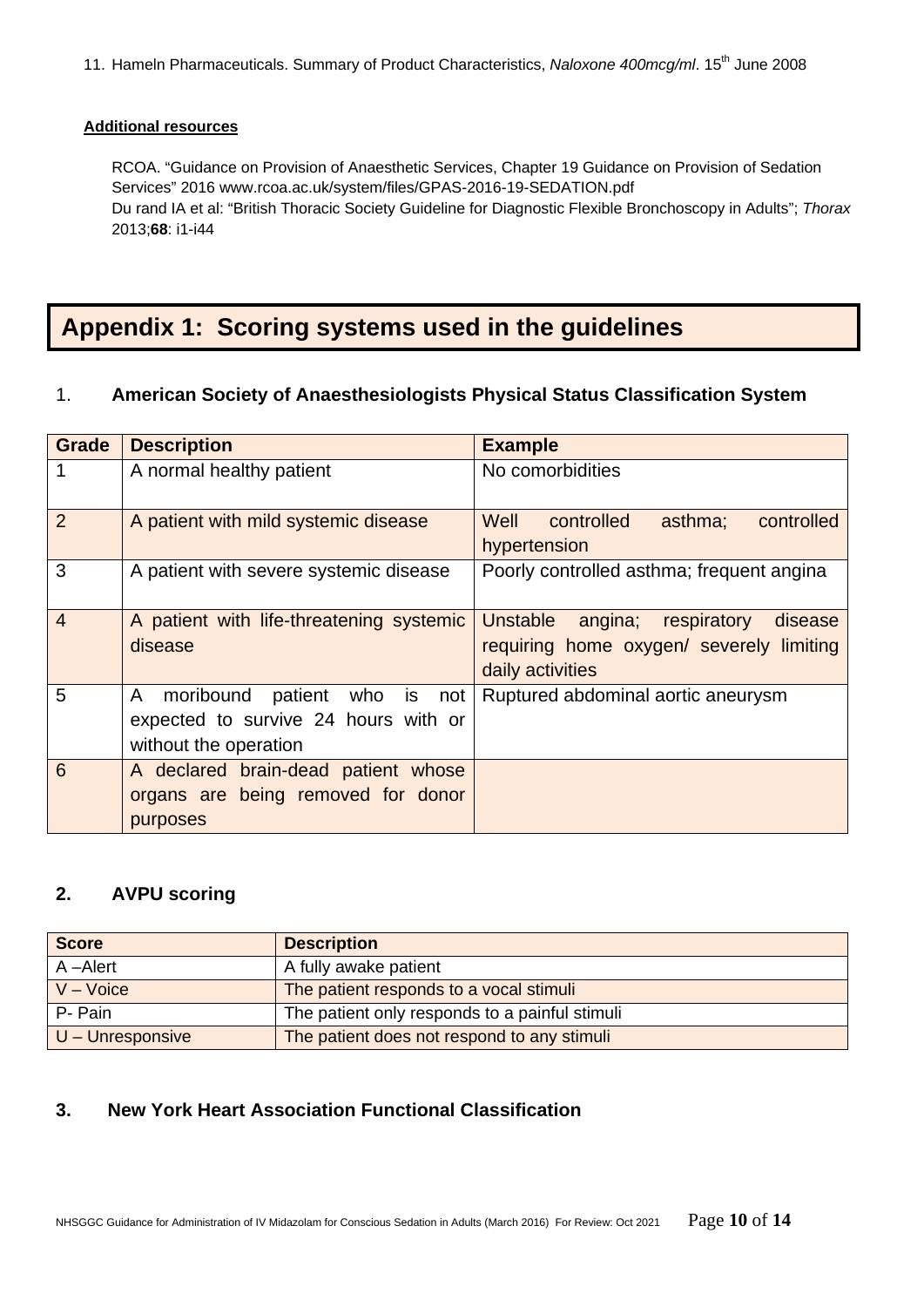| <b>Grade</b>   | <b>Description</b>                                                                                                                                 |
|----------------|----------------------------------------------------------------------------------------------------------------------------------------------------|
|                | No symptoms during normal activity (e.g. walking, climbing stairs)                                                                                 |
|                | Slight symptoms (shortness of breath and/or angina) and slight symptoms during<br>normal activity                                                  |
| $\mathbf{III}$ | Marked limitation in activity due to symptoms even during less than ordinary<br>activity (e.g. walking $20 - 100$ yards). Comfortable only at rest |
| IV             | Severe limitations, symptoms even at rest                                                                                                          |

### **4. Medical Research Council Dyspnoea Scale**

| <b>Score</b>   | <b>Description</b>                                                                                                             |
|----------------|--------------------------------------------------------------------------------------------------------------------------------|
|                | Not troubled by breathlessness except on strenuous exercise                                                                    |
| 2              | Short of breath when hurrying or walking up a slight hill                                                                      |
| 3              | Walks slower than contemporaries on the level because of breathlessness, or has to<br>stop for breath when walking at own pace |
| $\overline{4}$ | Stops for breath after about 100m or after a few minutes on the level                                                          |
| 5              | Too breathless to leave the house, or breathless when dressing or undressing                                                   |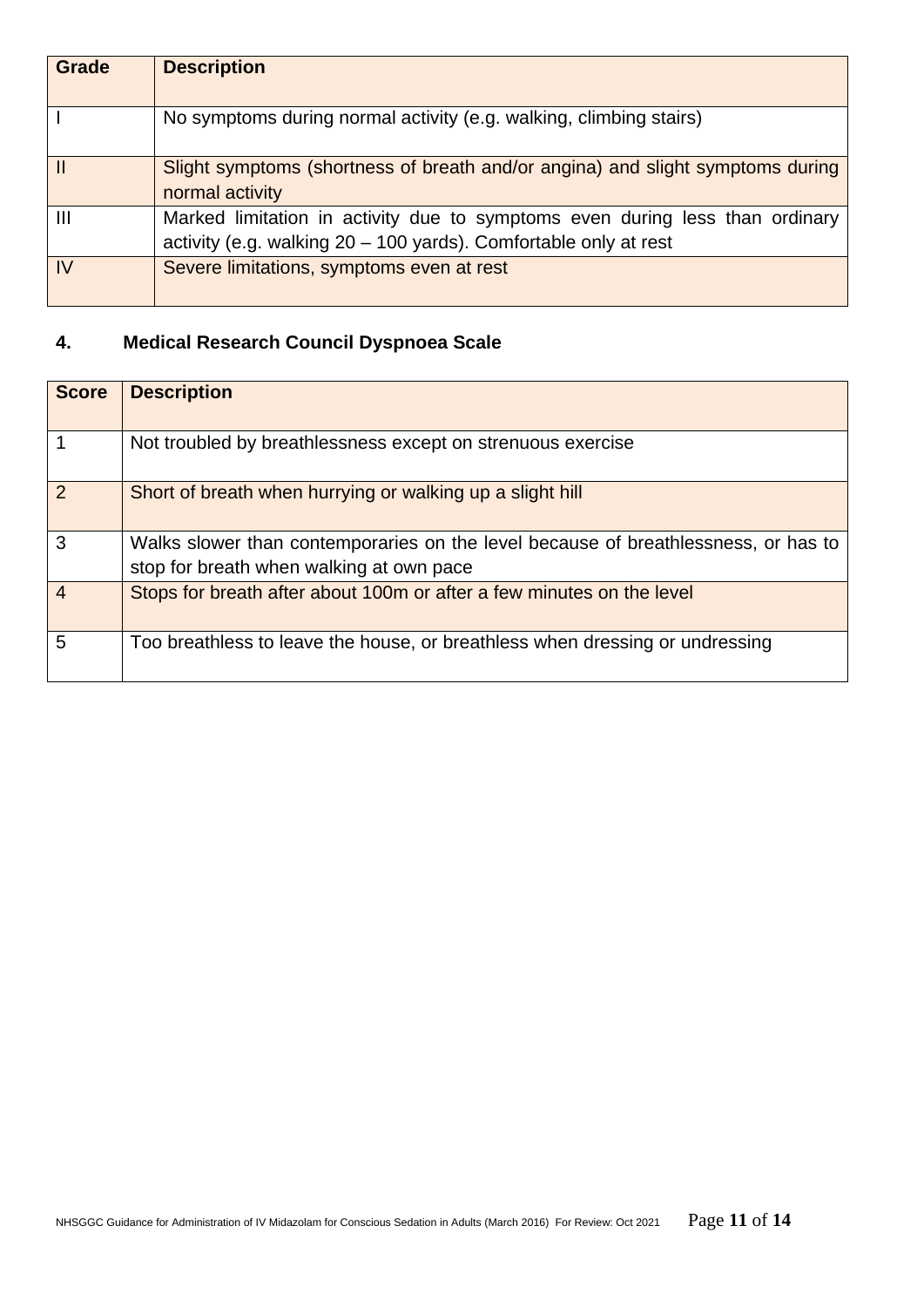# **Appendix 2: Fasting Guidelines**

| <b>Specialty</b>          | Clear fluid, water, black tea or<br>coffee | <b>Solids (including milky drinks)</b> |
|---------------------------|--------------------------------------------|----------------------------------------|
| Dentistry                 | Fasting not usually required               | Fasting not usually required           |
| <b>Upper GI Endoscopy</b> | 2 hours pre-procedure                      | 4 hours pre-procedure                  |
| Radiology                 | 2 hours pre-procedure                      | 6 hours pre-procedure                  |
| Anaesthetics              | 2 hours pre- procedure                     | 6 hours pre-procedure                  |

#### **Please note:**

In radiology and anaesthetics, chewing gum is allowable up to 2 hours pre-procedure as long as it is not swallowed.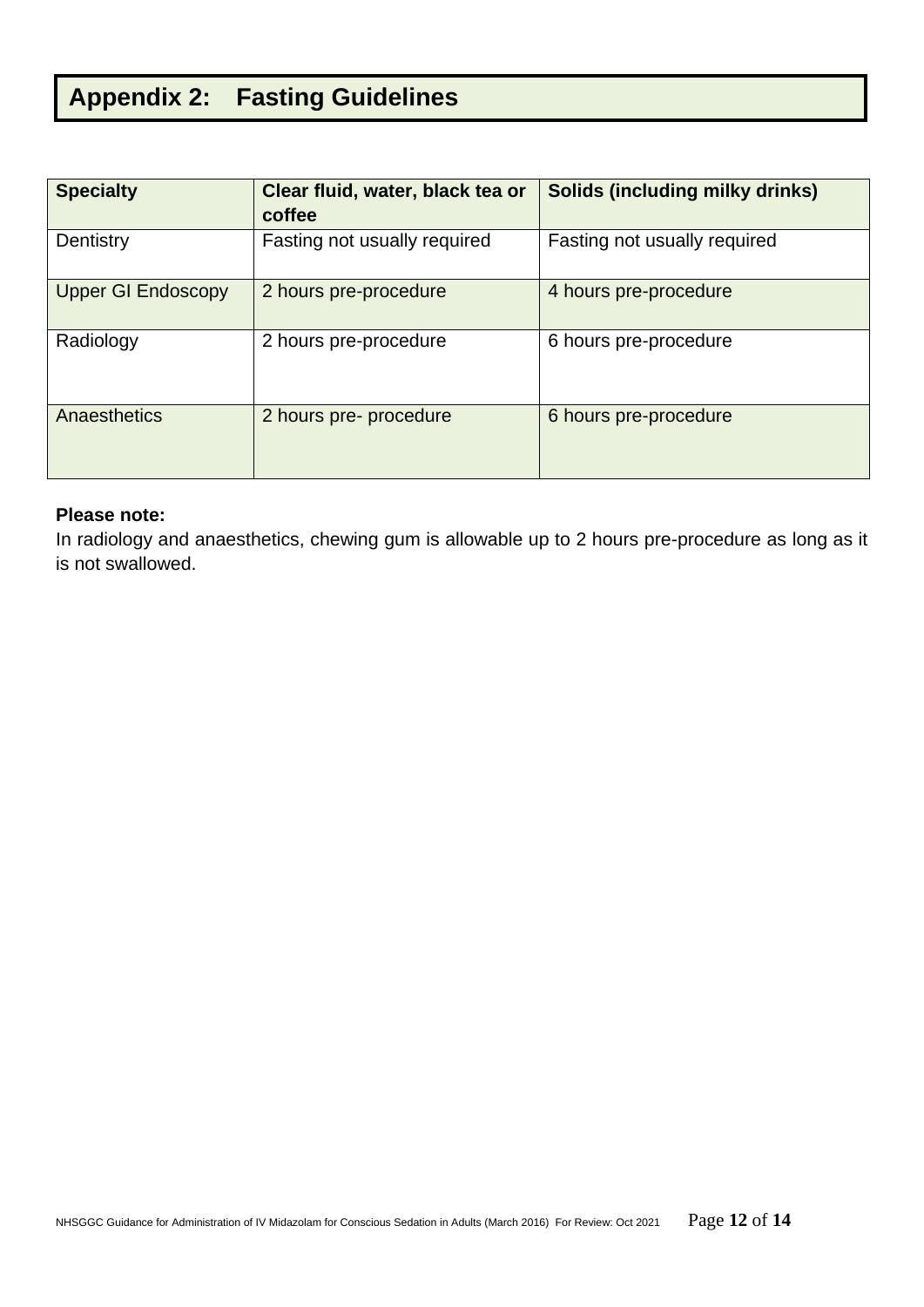## **Appendix 3: Ideal Body Weight (IBW) Estimation**

#### **IF IBW IS HIGHER THAN ACTUAL BODY WEIGHT, ACTUAL BODY WEIGHT SHOULD BE USED**

| Height<br>Feet/inches | Height cm | Female IBW kg | Male IBW kg |
|-----------------------|-----------|---------------|-------------|
| 5'                    | 152       | 45.5          | 50          |
| 5'1''                 | 155       | 47.8          | 52.3        |
| 5'2''                 | 157       | 50.1          | 54.6        |
| 5'3''                 | 160       | 52.4          | 56.9        |
| 5'4"                  | 163       | 54.7          | 59.2        |
| $5'5''$               | 165       | 57            | 61.5        |
| 5'6''                 | 168       | 59.3          | 63.8        |
| 5'7''                 | 170       | 61.6          | 66.1        |
| 5'8''                 | 173       | 63.9          | 68.4        |
| 5'9''                 | 175       | 66.2          | 70.7        |
| 5'10"                 | 178       | 68.5          | 73          |
| 5'11"                 | 180       | 70.8          | 75.3        |
| 6'                    | 183       | 73.1          | 77.6        |
| 6'1''                 | 185       | 75.4          | 79.9        |
| 6'2''                 | 188       | 77.7          | 82.2        |
| 6'3''                 | 190       | 80            | 84.5        |
| 6'4''                 | 193       | 82.3          | 86.8        |

# **Appendix 4 : Recommended Midazolam Dosing Regime for Conscious Sedation**